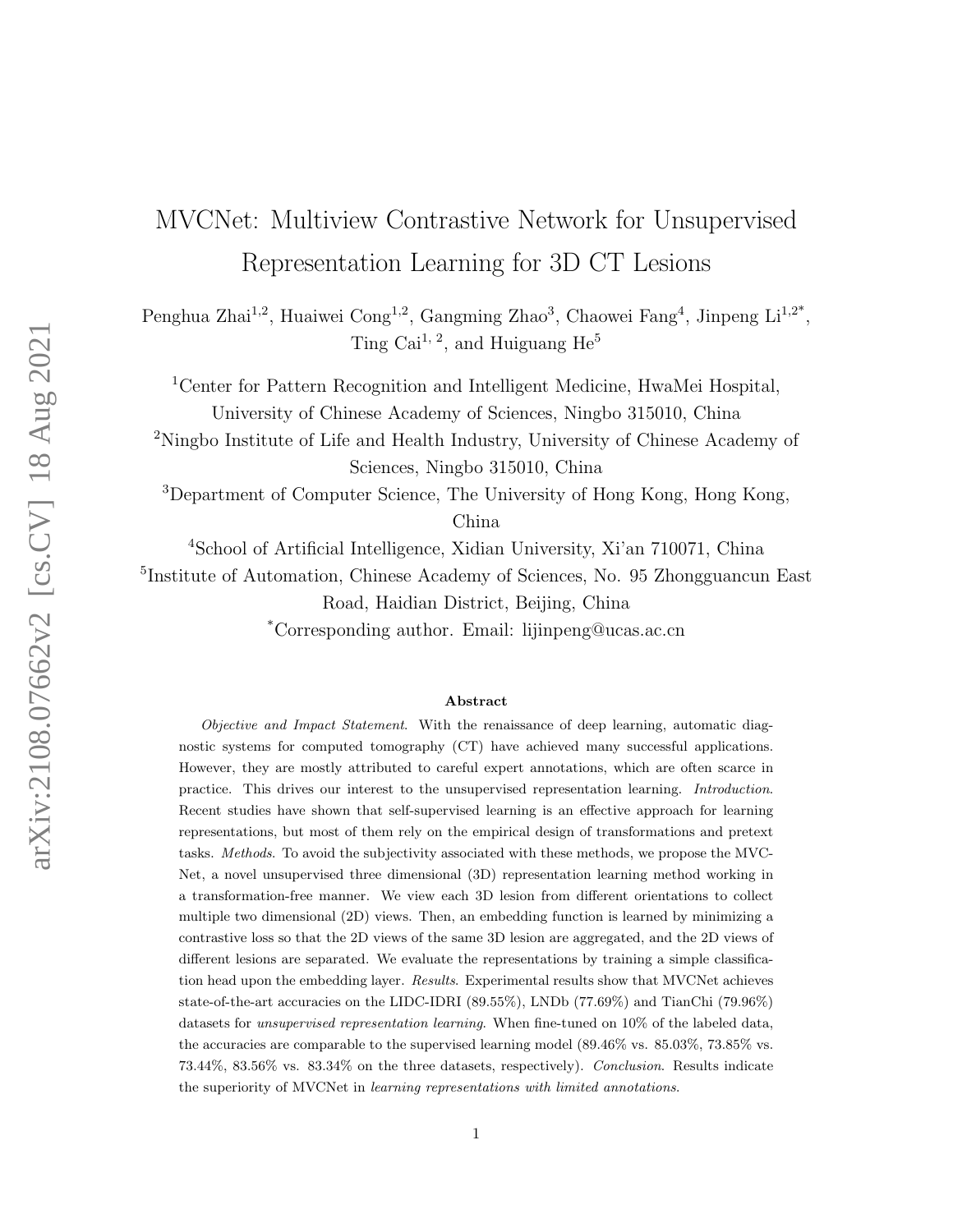# 1 Introduction

Computed Tomography (CT) is one of the most widely used examinations in clinical applications. CT scans contain hundreds of slices, making it time-consuming for the physicians to browse and analyze them layer-by-layer. In addition, the image interpretation may vary in physicians, leading to ambiguity in decision-making. With the development of deep learning, computer-aided diagnosis (CAD) systems have greatly improved the efficiency and diagnostic accuracy of physicians. Currently, building a CAD system usually requires a large amount of annotated data. However, it is laborious and time-consuming for physicians to annotate CT scans. It is also difficult to aggregate data from different institutes due to the data island effect. Therefore, CAD systems are still confined by the lack of annotated volumetric data.

To cope with the lack of annotated data, researchers have attempted to exploit useful information from the unlabeled data with unsupervised learning algorithms [\[1–](#page-13-0)[3\]](#page-13-1). Recently, self-supervised learning (SSL), a new unsupervised learning paradigm, has attracted increasing attention due to its excellent representation learning ability [\[4–](#page-13-2)[11\]](#page-14-0). As shown in Table S1, we compare several typical SSL in terms of three aspects: data type, transformation and pretext task. SSL can be divided into two categories: pretext task methods [\[12–](#page-14-1)[15\]](#page-14-2) and transformation-based methods [\[6–](#page-13-3)[8,](#page-13-4) [16\]](#page-14-3). The former aims to learn representations by the pseudo-labels, such as solving the Jigsaw puzzles [\[4\]](#page-13-2) and predicting spatial patches [\[15\]](#page-14-2). The latter typically use contrastive losses to endow the model with the invariance to transformations such as rotation, painting and Coloring. However, the pretext tasks and transformations are designed empirically, and different transformations or pretext tasks have different optimal configurations according to downstream tasks [\[17\]](#page-14-4).

Due to the complexity of medical imaging, it is important to consider expert knowledge when designing pretext tasks and transformations [\[13,](#page-14-5) [18–](#page-14-6)[20\]](#page-14-7). For example, [\[13\]](#page-14-5) learned representations by solving a Rubik's Cube task. [\[18\]](#page-14-6) designed a series of transformations and learn representations by reconstructing the original image. Nevertheless, the transformations are subject to the human experience [\[17,](#page-14-4) [18\]](#page-14-6). Developing a new SSL paradigm for learning representations in 3D CT scans without transformations and pretext tasks is a challenging yet important task.

To deal with these challenges, we propose a novel multi-view contrastive network (MVCNet) for learning 3D CT representations. Different from traditional transformations, we extract nine views of each lesion from different orientations. This method is prevalent in recent years [\[21–](#page-14-8)[26\]](#page-15-0). We regard the views of the same lesion as *positive pairs*, and the views of different lesions as *negative pairs.* Inspired by the procedures of previous studies  $[6, 27]$  $[6, 27]$ , we learn representations by minimizing a contrastive loss, resulting in an embedding space with the property of *within-lesion compactness* and between-lesion separability. We validate the effectiveness of our method on three lung CT datasets. Experimental results show that the proposed MVCNet outperforms state-of-the-art SSL methods.

The contribution of this paper is threefold. 1) We propose a multi-view contrastive learning framework for unsupervised representation learning on lung 3D CT data. 2) We exploit a transformation-free method for SSL, where the transformations are replaced by 2D views of 3D lesions from different orientations. To the best of our knowledge, this is the first work to implement 3D SSL without transformations and explicit pretext tasks in the medical image analysis field. 3)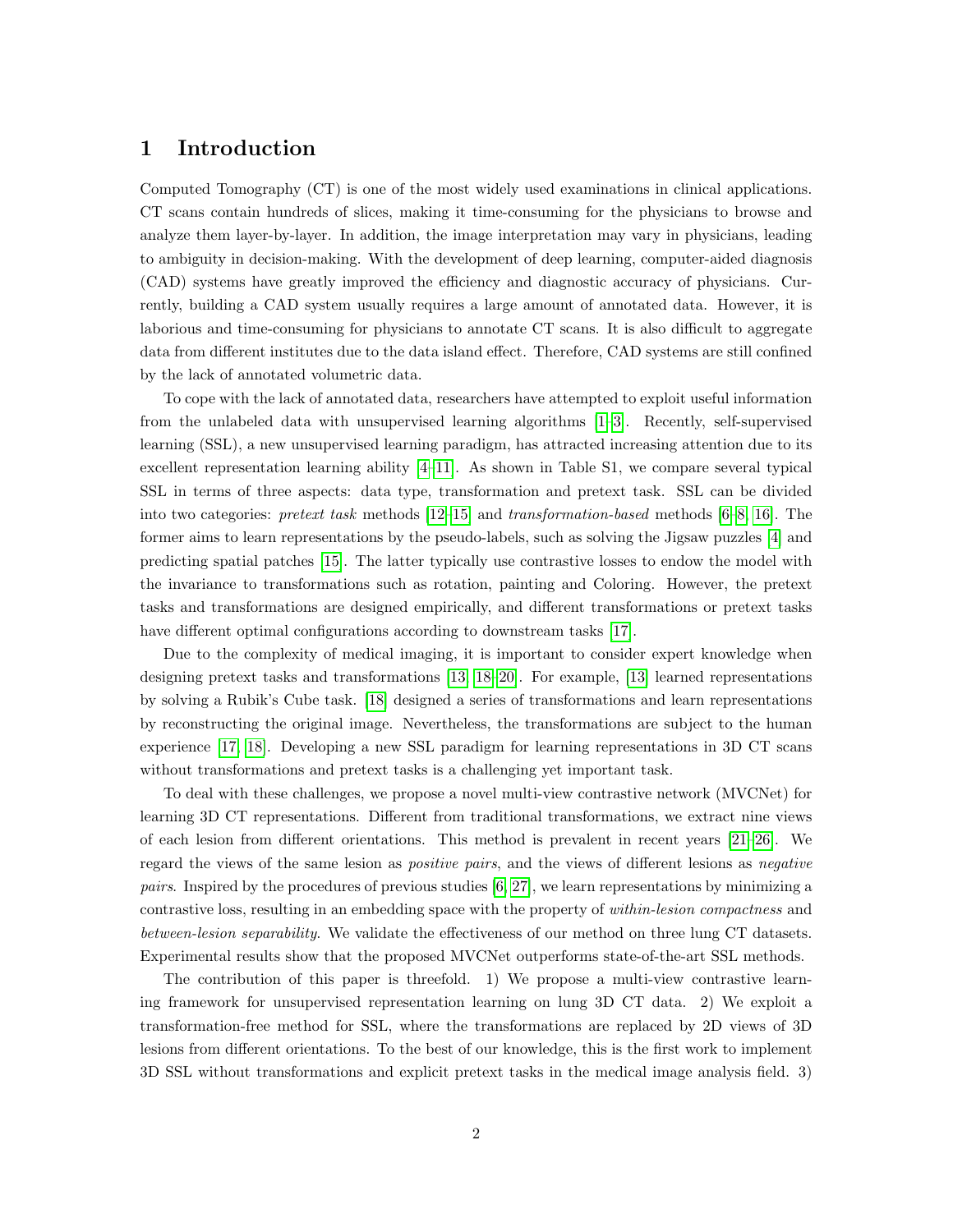<span id="page-2-0"></span>

Figure 1: Examples of lesions in the LIDC-IDRI, LNDb, and TianChi datasets. For LIDC-IDRI and LNDb,  $(a)$ - $(d)$  are the malignant nodules and  $(e)$ - $(h)$  are the benign nodules. For TianChi,  $(a)$ - $(b)$ ,  $(c)-(d)$ ,  $(e)-(f)$  and  $(g)-(h)$  are the lung nodules, streak shadow, arteriosclerosis (calcification) and lymph node calcification.

Extensive experiments on three open CT datasets (LIDC-IDRI, LNDb and TianChi) demonstrate the superiority of MVCNet over existing state-of-the-art SSL methods. Moreover, MVCNet obtains comparable results to the 3D supervised methods, indicting the gap between supervised learning and unsupervised learning has been largely bridged in our task. Figure. [1](#page-2-0) shows some lesions from the three datasets.

# 2 Results

#### 2.1 Linear Evaluation

We evaluate the representations by training a linear classifier on top of the frozen representation, which is a common practice in previous studies  $[6, 27]$  $[6, 27]$ . Three sets of different experiments on LIDC-IDRI are listed in Table [1,](#page-3-0) including SSL based on natural image augmentations (NIA), SSL based on medical image augmentations (MIA) and the proposed MVCNet using nine views. Considering the limitation of space, the results on LNDb and TianChi are listed in Table S3 and Table S4. We used the transformations in the SimCLR as the basic natural image augmentation and the augmentation in the Models genesis as the medical image augmentation (see Table S2). The Models genesis, Rubik's Cube+, and Restoration are originally developed for medical imaging, and the others are developed based on natural images. By comparing the metrics, we harvest the following observations:

First, the performance of the methods based on medical image augmentation is higher than the method based on natural image augmentation when applying them to CT scans. For SimCLR and MoCo V2, we get a 1% and 7% improvement separately when changing the augmentations from natural image augmentations to medical image augmentations. Rubik's Cube+ obtains the highest accuracy among all the methods except the proposed MVCNet.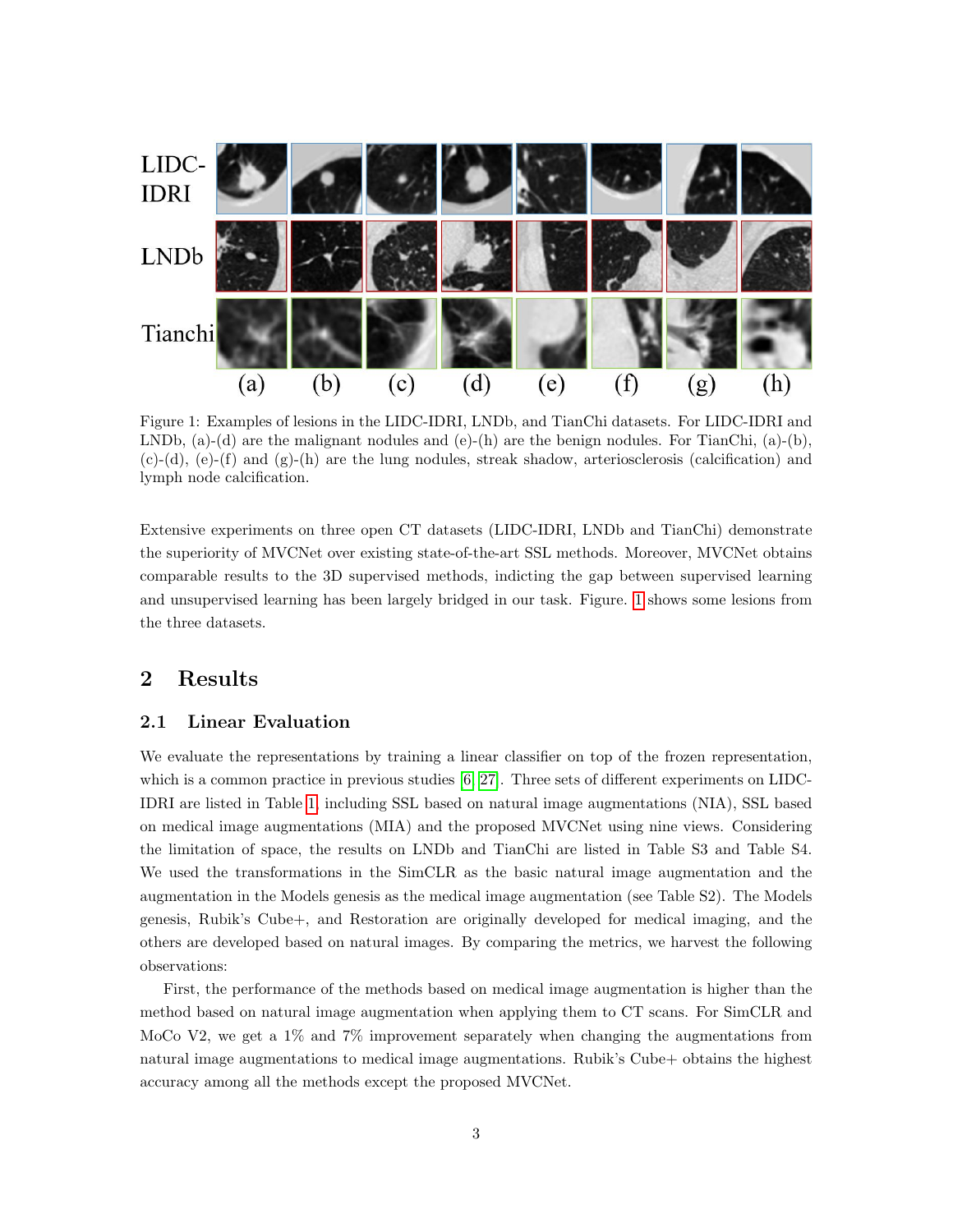| Methods                              | AUC $(\%)$       |                  | Sensitivity $(\%)$ Specificity $(\%)$ Accuracy $(\%)$ Precision $(\%)$ |                  |                  |  |
|--------------------------------------|------------------|------------------|------------------------------------------------------------------------|------------------|------------------|--|
| Natural Image Augmentation           |                  |                  |                                                                        |                  |                  |  |
| Context $[15]$                       | $64.93 \pm 1.60$ | $56.64 \pm 0.71$ | $57.18 \pm 0.79$                                                       | $56.88 \pm 0.97$ | $65.90 \pm 3.64$ |  |
| RotNet [12]                          | $64.96 \pm 1.14$ | $55.12 \pm 9.93$ | $58.72 \pm 9.76$                                                       | $56.61 \pm 2.21$ | $68.05 \pm 5.58$ |  |
| MoCo <sub>[7]</sub>                  | $71.07 \pm 0.11$ | $70.26 \pm 0.46$ | $71.58 \pm 0.45$                                                       | $71.29 \pm 0.13$ | $69.21 \pm 0.33$ |  |
| MoCo V2 $[28]$                       | $71.88 \pm 0.33$ | $70.08 \pm 0.50$ | $73.27 \pm 0.70$                                                       | $71.83 \pm 0.25$ | $70.20 \pm 0.50$ |  |
| $SimCLR$ [6]                         | $78.58 \pm 0.52$ | $73.80 \pm 1.55$ | $83.36\pm0.66$                                                         | $79.04 \pm 0.50$ | $79.65 \pm 0.84$ |  |
| BYOL[8]                              | $78.35 \pm 0.22$ | $60.53 \pm 0.66$ | $71.18 \pm 0.64$                                                       | $65.19 \pm 0.51$ | $72.99 \pm 0.52$ |  |
| SimSiam [16]                         | $76.39 \pm 0.93$ | $66.32 \pm 1.79$ | $71.71 \pm 1.77$                                                       | $69.11 \pm 1.12$ | $69.23 \pm 1.45$ |  |
| Medical Image Augmentation           |                  |                  |                                                                        |                  |                  |  |
| MoCo <sub>[7]</sub>                  | $73.27 \pm 0.55$ | $71.50 \pm 0.96$ | $74.91 \pm 1.31$                                                       | $74.15 \pm 0.53$ | $72.49 \pm 0.85$ |  |
| MoCo V2 $[28]$                       | $78.45 \pm 0.85$ | $78.48 \pm 1.96$ | $77.66 \pm 1.05$                                                       | $78.69 \pm 0.55$ | $76.50\pm1.59$   |  |
| $SimCLR$ [6]                         | $79.98 \pm 0.50$ | $70.32 \pm 0.81$ | 89.64 $\pm 1.02$                                                       | $80.31 \pm 0.71$ | $84.88 \pm 1.70$ |  |
| BYOL <sup>[8]</sup>                  | $70.49 \pm 0.18$ | $57.06\pm1.05$   | $76.96 \pm 1.17$                                                       | $65.77 \pm 0.94$ | $76.12 \pm 1.14$ |  |
| SimSiam [16]                         | $77.10 \pm 1.12$ | $66.79 \pm 1.24$ | $71.11 \pm 0.79$                                                       | $70.32 \pm 1.69$ | $69.23 \pm 1.34$ |  |
| Models Genesis [18] $76.29 \pm 2.33$ |                  | $61.17 \pm 0.92$ | $74.33 \pm 1.68$                                                       | $65.83 \pm 1.56$ | $77.90 \pm 0.91$ |  |
| Rubik's Cube+ $[13]$                 | $82.07 \pm 0.44$ | $78.00 \pm 0.92$ | $83.80 \pm 0.77$                                                       | $81.21 \pm 0.16$ | $81.17 \pm 0.56$ |  |
| Restoration [14]                     | $85.60\pm0.31$   | $73.68 \pm 1.85$ | $81.03 \pm 1.04$                                                       | $78.75 \pm 0.84$ | $72.34 \pm 1.17$ |  |
| Ours                                 |                  |                  |                                                                        |                  |                  |  |
| <b>MVCNet</b>                        | 88.74 $\pm$ 0.23 | $85.92 \pm 0.87$ | $88.51 \pm 0.81$                                                       | 89.55 $\pm$ 0.42 | $88.87 \pm 0.67$ |  |

<span id="page-3-0"></span>Table 1: Comparison of MVCNet with state-of-the-art SSL methods on the LIDC-IDRI

Second, for the proposed MVCNet, we use the different views decomposed from lesion volumes instead of transformations to learn representations for 3D lesions. As is shown in Table [1,](#page-3-0) we obtain an accuracy of 89.55% using nine views. Compared with SimCLR (NIA), SimCLR (MIA) and Rubik's Cube+, MVCNet achieves 10%, 9%, and 8% improvement, respectively. The results show that the proposed MVCNet has superior performance comparing with previous state-of-the-arts in SSL.

## 2.2 Performance with Fine-tuning

To further evaluate the effectiveness of the MVCNet with limited data, we fine-tune the model with 10% annotated samples in datasets. This protocol has been used in some previous studies [\[6\]](#page-13-3). In Table [2,](#page-4-0) Figure [2](#page-5-0) and Table [3,](#page-4-1) we fine-tune SimCLR with 10% datasets and compare the results with the fully-supervised methods using all the samples.

As shown in Table [2,](#page-4-0) the accuracies are 89.46% and 73.85% on LIDC-IDRI and LNDb, respectively. For LIDC-IDRI, MVCNet shows advantages over SimCLR and AlexNet with large margins (4% improvement, respectively). For LNDb, MVCNet is better than AlexNet while but inferior to the 3D AlexNet. As is shown in Figure [2,](#page-5-0) we diagnose each of the four diseases and use AUC as the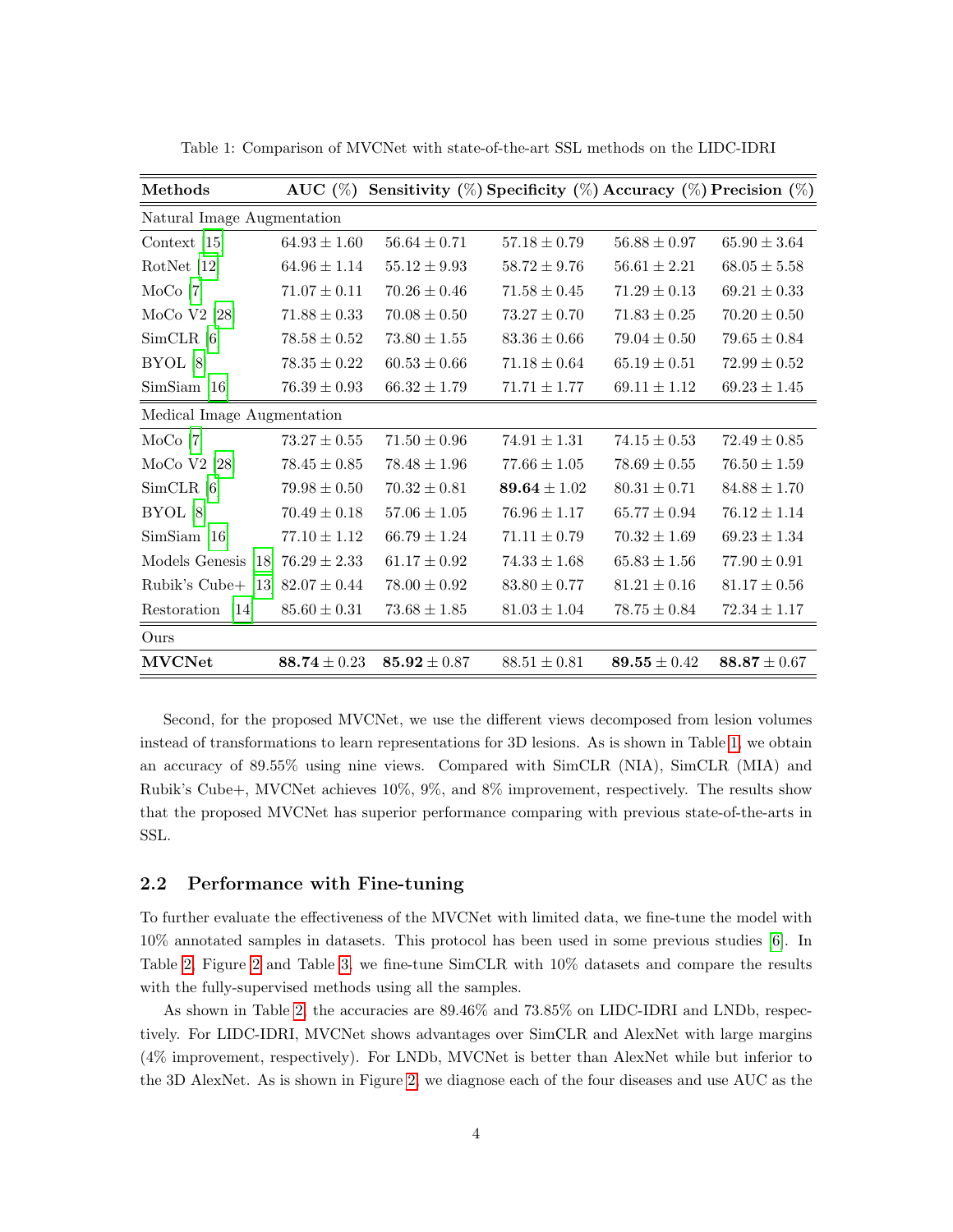| Methods                           | AUC $(\%)$       |                  | Sensitivity $(\%)$ Specificity $(\%)$ Accuracy $(\%)$ Precision $(\%)$ |                  |                  |
|-----------------------------------|------------------|------------------|------------------------------------------------------------------------|------------------|------------------|
| LNDb                              |                  |                  |                                                                        |                  |                  |
| $SimCLR(NIA)$ [6]                 | $73.62 \pm 0.35$ | $71.62 \pm 0.83$ | $75.63 \pm 1.13$                                                       | $72.97 \pm 0.99$ | $87.43 \pm 0.67$ |
| SimCLR (MIA) [6] $73.85 \pm 0.92$ |                  | $76.37 \pm 1.23$ | $71.33 \pm 1.32$                                                       | $78.34 \pm 0.91$ | $81.48 \pm 0.78$ |
| AlexNet [29]                      | $70.65 \pm 0.81$ | $76.09 \pm 0.69$ | $66.67 \pm 0.62$                                                       | $73.44 \pm 0.21$ | $85.37 \pm 0.74$ |
| AlexNet $(3D)$ [29]               | $77.43 \pm 0.85$ | 89.48 $\pm 1.03$ | $69.23 \pm 0.83$                                                       | 80.25 $\pm 0.53$ | $80.95 \pm 0.77$ |
| <b>MVCNet</b>                     | $70.12 \pm 1.07$ | $84.73 \pm 0.29$ | $53.27 \pm 0.55$                                                       | $73.85 \pm 0.41$ | $78.05 \pm 0.80$ |
| LIDC-IDRI                         |                  |                  |                                                                        |                  |                  |
| SimCLR (NIA) [6] $85.91 \pm 0.74$ |                  | $83.42 \pm 1.23$ | $88.41 \pm 0.78$                                                       | $84.90 \pm 0.73$ | $87.35 \pm 0.42$ |
| SimCLR (MIA) [6] $85.47 \pm 0.17$ |                  | $85.21 \pm 0.86$ | $85.74 \pm 0.80$                                                       | $85.46 \pm 0.22$ | $84.48 \pm 0.60$ |
| AlexNet [29]                      | $90.90 \pm 0.47$ | $82.42 \pm 1.55$ | $87.05 \pm 1.05$                                                       | $85.03 \pm 0.50$ | $85.52 \pm 0.95$ |
| AlexNet $(3D)$ [29]               | $78.88 \pm 0.31$ | $72.46 \pm 0.95$ | $79.32 \pm 0.12$                                                       | $76.60 \pm 0.42$ | $75.56 \pm 0.65$ |
| <b>MVCNet</b>                     | $91.79 \pm 0.34$ | $88.28 \pm 1.23$ | $91.18 \pm 1.10$                                                       | $89.46 \pm 0.54$ | $89.24 \pm 1.49$ |

<span id="page-4-0"></span>Table 2: Performance comparison of MVCNet using 10% data for fine-tuning on LIDC-IDRI and LNDb

NIA: natural image augmentation. MIA: medical image augmentation. LE: linear evaluation. AlexNet and AlexNet (3D) are trained on the annotated data.

metric due to the class imbalance. Figure [2](#page-5-0) demonstrates that the performance of MVCNet is better than SimCLR and is comparable to the fully-supervised AlexNet. We also conduct multi-disease diagnosis experiments on the TianChi dataset, as is shown in Table [3.](#page-4-1) The diagnostic accuracy of MVCNet is slightly higher (0.22%) than that of AlexNet, and it is higher (3%) than that of SimCLR. Overall, the MVCNet fine-tuned with 10% datasets is better than SimCLR and is comparable to the fully-supervised AlexNet.

<span id="page-4-1"></span>Table 3: Performance comparison of MVCNet using 10% data for finetuning on TianChi for multi-diseases diagnosis.

| Methods             | Accuracy $(\%)$  |
|---------------------|------------------|
| $SimCLR$ (NIA) [6]  | $79.08 \pm 0.56$ |
| SimCLR (MIA) [6]    | $80.72 \pm 0.93$ |
| AlexNet [29]        | $83.34 \pm 0.33$ |
| AlexNet $(3D)$ [29] | $78.13 \pm 0.75$ |
| <b>MVCNet</b>       | 83.56 $\pm 0.68$ |

NIA: natural image augmentation. MIA: medical image augmentation. LE: linear evaluation. FT: fine-tuning.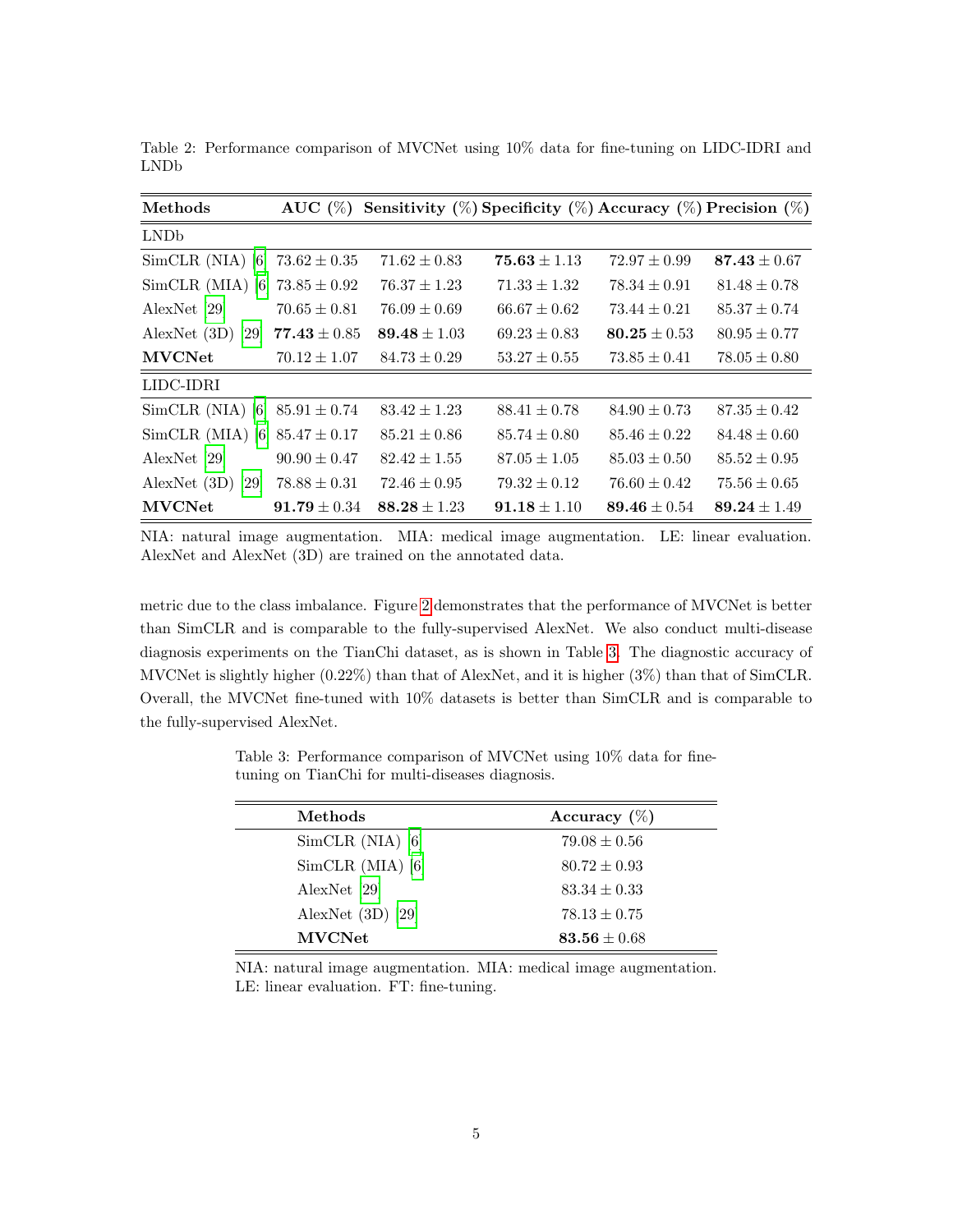<span id="page-5-0"></span>

Figure 2: Results of fine-tuning with 10% data on TianChi dataset. The vertical axis represents the diagnosis results evaluated by AUC. The horizontal axis represents different methods. NIA: natural image augmentation,  $\bf{MIA:}$  medical image augmentation.  $\bf{LE:}$  linear evaluation,  $\bf{FT:}$  finetuning. Different colors represent different diseases (black: Nodules; red: Streak shadows; yellow: Arteriosclerosis (Calcification); white: Lymph node calcification).

#### 2.3 Fine-tuning with Different Percentages of Samples

We also investigate the performance of MVCNet with respect to the fine-tuning samples on the three datasets and summarize the results in Figure [3.](#page-6-0) We consider 1%, 5%, 10%, 25%, 50%, 75% and 100% of the fine-tuning samples. According to the overall trend, the accuracy increases as the amount of sample increases. When the sample size is very small (e.g., 1%), the mean accuracy of MVCNet is poor, especially for LIDC-IDRI (accuracy=54.31%). The main reason is that there are not enough samples to learn the inter-sample differences. However, the accuracy can reach a rather high point when using  $10\%$  samples.

#### 2.4 Representation Visualizations

To visually demonstrate the effect of representation learning, we visualize the representations learned from the three datasets in Figure [4.](#page-7-0) For a clear demonstration, we randomly sample 30 lesions and three views from each dataset. These views are fed into the network to yield the representations, which are followed by t-SNE [\[30\]](#page-15-4). In Figure [4,](#page-7-0) each shape represents a view, and different colors represent different lesions. The closer the distance between the views of a same lesion, the better the within-lesion compactness. It is observed from Figure [4](#page-7-0) that the MVCNet can minimize the distance among views of a same lesion. At the same time, the representations of different lesions do not collapse together. The three datasets all show the same property.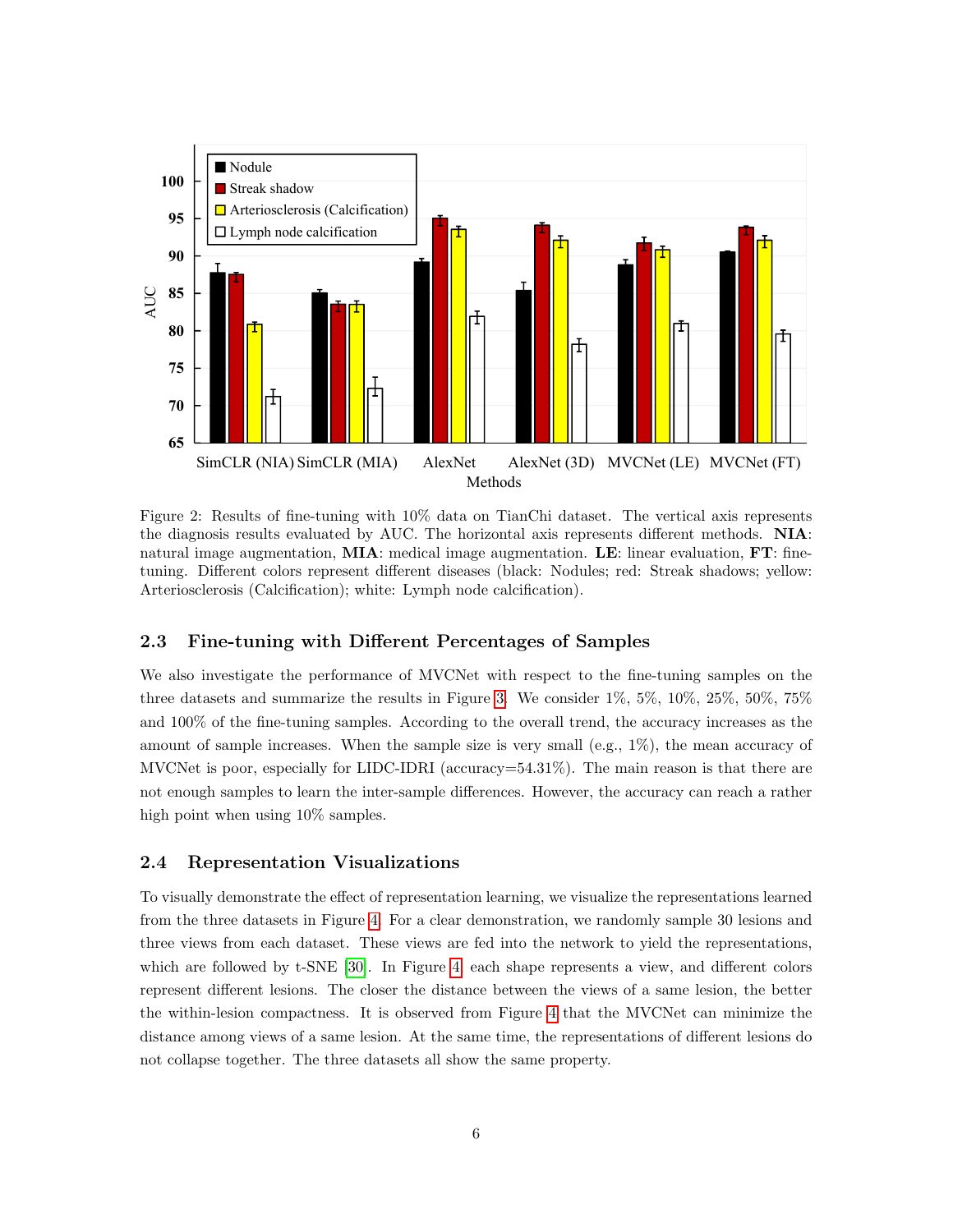<span id="page-6-0"></span>

Figure 3: Results of fine-tuning with different numbers of samples.

# 3 Discussion

Learning view-invariant representations for 3D lesions in CT is fundamental in many applications since the local structures of tissues occur at arbitrary views (see Supplementary Figure S2, Figure S3 and Figure S4). MVCNet aggregates multiple 2D views of the same 3D CT scan to make the model make view-invariant predictions. From the perspective of the training scheme, our view-based method is quite different from the transformation-based works. The transformation-based methods can learn useful semantic representations via virtual transformations. However, the transformations are designed empirically and are not universal for all data. For example, color transformation can hurt the fine-grained classification of birds and the rotation is not useful for coarse-grained classification [\[17\]](#page-14-4). The proposed framework has two advantages. First, it is transformation-free, and we do not spend a lot of time and effort to design and validate the transformations. Inappropriate transformations may decrease the performance of the model. Second, multi-view learning and CT data can be combined logically and smoothly, given that the CT data itself is three-dimensional.

Choosing how many views for each batch for training is an important variable, which is associated with the diagnostic accuracy. To understand this, Figure S1 depicts the accuracy on the LIDC-IDRI with respect to the number of views. We find that the diagnostic accuracy also increased as the number of views increased. The result proves our motivation that multiple views can effectively improve the diagnostic performance of 3D lesions. Essentially, the lesion (e.g., lung nodule) is a 3D object and the lesion has different characteristics for different views. Therefore, the challenge in learning 3D lesion representations using multi-view is twofold, namely to maximize the commonality of all views while still preserving the differences between the views. We solve the first challenge by contrast learning, the contrast loss can maximize the similarity between the representations of different views of the same lesion. Modeling for each view can ensure the fairness of the view and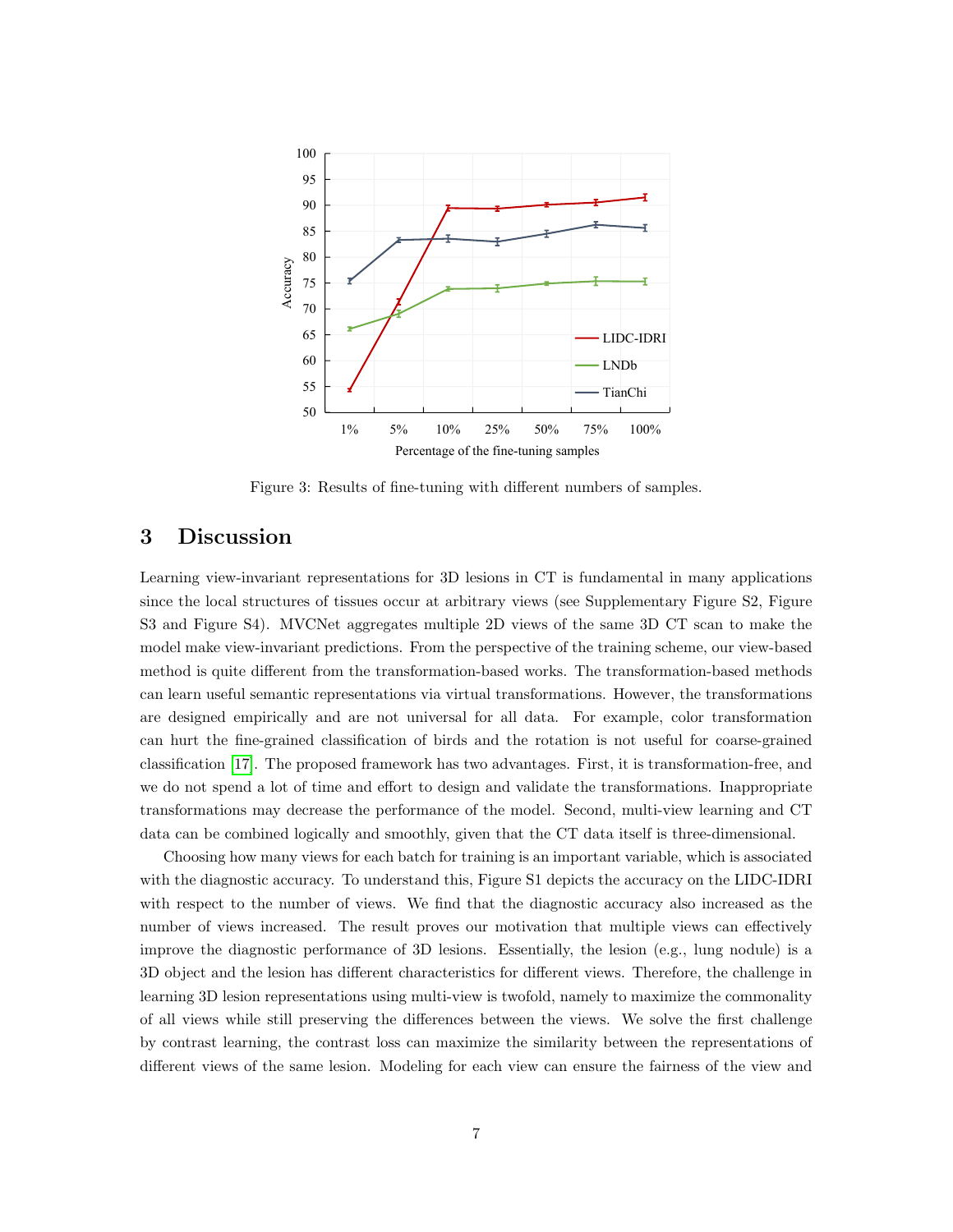<span id="page-7-0"></span>

Figure 4: The visualization of the learned representations of the MVCNet on three datasets by t-SNE. We opt for simplicity and show the representations of three views (view1, view2, and view3 in Figure [5\)](#page-9-0), and randomly sample 30 examples. Each shape represents a view, and different colors represent different lesions. The paired views are fed into MVCNet to obtain the representations, followed by t-SNE to reduce the representation dimension to 2. The closer the distance between the three views of the same lesion, the better the spatial aggregation of the learned representations. Best viewed electronically.

learn as many characteristics of each view as possible. Therefore, we can achieve the goal of learning the 3D representations of the lesion by the proposed MVCNet.

The proposed MVCNet is a novel multi-view contrastive learning framework for learning representations from volumetric CT data. Unlike existing SSL methods, MVCNet works in a transformationfree manner and no explicit pretext task is needed. Our approach is evaluated on three CT datasets for disease diagnosis. Experimental results show that our method outperforms state-of-the-art SSL methods, indicating the superiority of MVCNet in unsupervised representation learning. Being finetuned with a small percentage of the datasets (10%), our model is comparable to the 3D fully supervised model, demonstrating its superiority in *small-data scenarios* and the potential of reducing the annotation efforts in 3D CAD systems.

The main insufficiency of our work is that MVCNet is designed for the lesion identification task and is not optimized for the localization task on the whole CT volumes. Lesion identification is similar to object recognition in computer vision in that both are prospect dominant. The effectiveness of multi-view methods in lesion localization (often with background dominance) needs to be explored. The future work is twofold. First, in theory, we can expand MVCNet to any number of views from unlimited orientations. We will investigate the number of views and the correlations between views. Second, we will adapt MVCNet to more tasks (lesion localization and segmentation) and evaluate it on more imaging modalities such as the magnetic resonance imaging.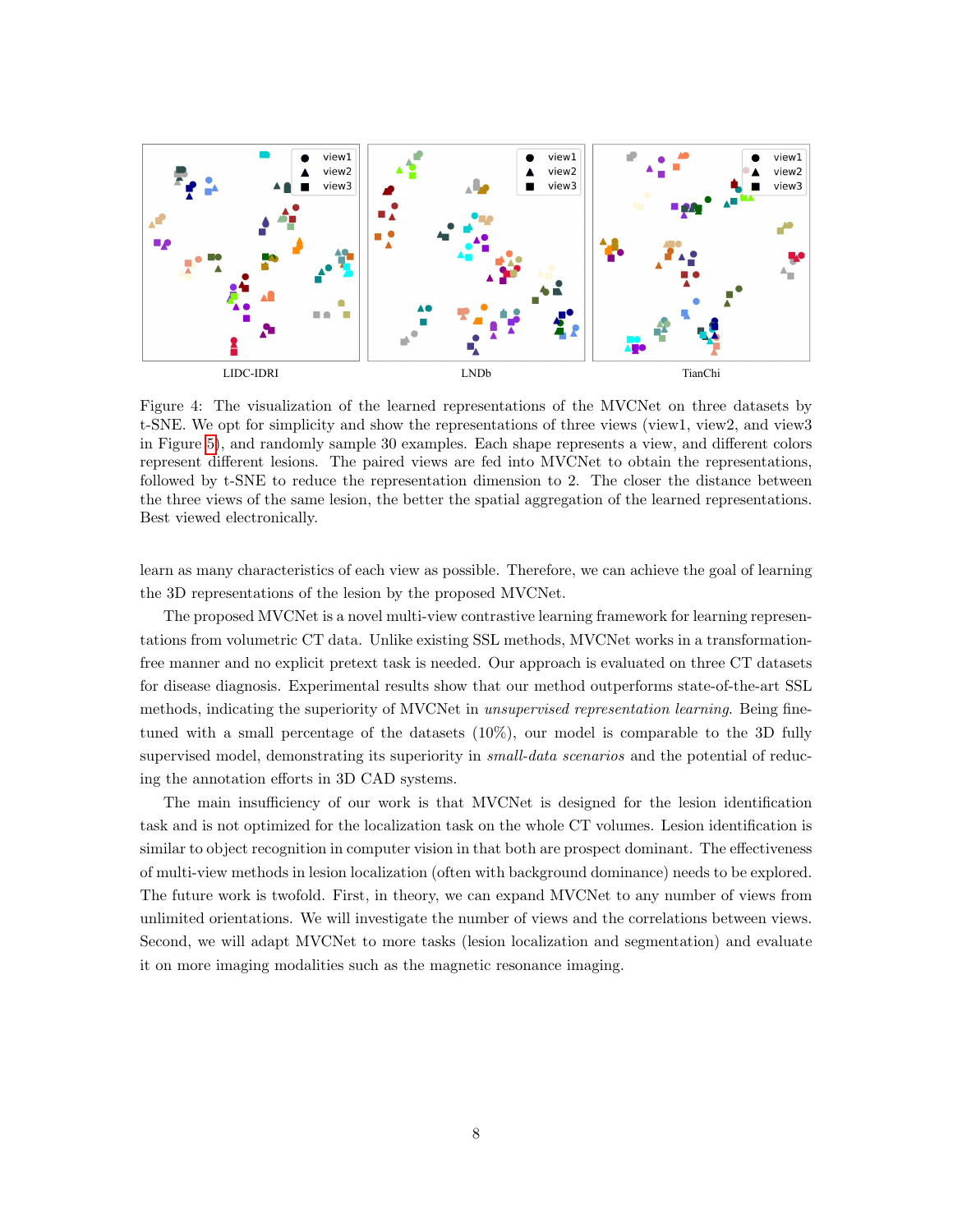# 4 Materials and Methods

### 4.1 LIDC-IDRI

The LIDC-IDRI  $<sup>1</sup>$  $<sup>1</sup>$  $<sup>1</sup>$  is a commonly-used CT dataset. It contains 1,018 cases used for lung nodules</sup> diagnosis [\[31\]](#page-15-5). The malignancy of each nodule was evaluated by up to four experienced radiologists in two stages with a 5-point scale from benign to malignant. All suspicious lesions are categorized to three types according to the diameter in long axis: non-nodule  $\geq 3mm$ , nodule  $\lt 3mm$ , and nodule  $\geq$  3mm. We only consider nodules  $\geq$  3mm in diameter, since nodules  $\lt$  3mm were not considered to be clinically relevant. The slice thickness of CT scans ranges from 0.6mm to 5.0mm with a median of 2.0mm. In this study, scans with slice thickness thicker than 2.5mm were eliminated, as this could easily lead to the omission of small nodules [\[21,](#page-14-8) [32\]](#page-15-6). Following the procedures used in previous studies  $[22]$ , we calculate the mean malignancy degree  $(d)$  of a nodule which was annotated by at least three radiologists, and annotate a nodule whose  $d < 3$  as benign, a nodule whose  $d = 3$  as uncertain and a nodule whose  $d > 3$  as malignant. There are totally 369 benign, 405 uncertain and 335 malignant nodules. To reduce the impact of uncertain evaluation, we exclude all uncertain lung nodules from the dataset.

#### 4.2 LNDb

The LNDb  $^2$  $^2$  dataset contains a total of 294 CT scans [\[33\]](#page-15-7). The annotation method is adapted from the LIDC-IDRI. Each CT scan is read by at least one radiologist to evaluate the nodules with a 5-point scale from benign to malignant. Therefore, we process the LNDb dataset in the LIDC-IDRI way. There are few nodules annotated by at least three radiologists. Therefore, we calculate the mean malignancy degree (d) of all annotated nodules. Finally, there are 451 benign and 768 malignant nodules after removing the uncertain nodules.

#### 4.3 TianChi

The TianChi lung multi-disease diagnosis dataset <sup>[3](#page-8-2)</sup> contains a total of 1,470 CT scans with four diseases. In the annotation file, radiologists record the center coordinates, size (consisting of three diameters) and disease category. The annotation process is divided into two stages: two physicians performed the original annotation, then a third independent physician performed the disambiguation to ensure the consistency of the data annotation. We use all the annotated lesions in the dataset. There are 3,264 nodules, 3,613 Streak shadows, 4,201 arteriosclerosis or calcification and 1,140 lymph node calcification.

#### 4.4 Implementation Details

We extract 2D views of lesion volumes from different orientations, and resize each view to  $224 \times 224$ . We use a tiny AlexNet [\[29\]](#page-15-3) as our base encoder without fully connected layers. The model contains

<span id="page-8-0"></span><sup>1</sup>https://wiki.cancerimagingarchive.net/display/Public/LIDC-IDRI

<span id="page-8-1"></span><sup>2</sup>https://lndb.grand-challenge.org/Data/

<span id="page-8-2"></span><sup>3</sup>https://tianchi.aliyun.com/competition/entrance/231724/information?lang=en-us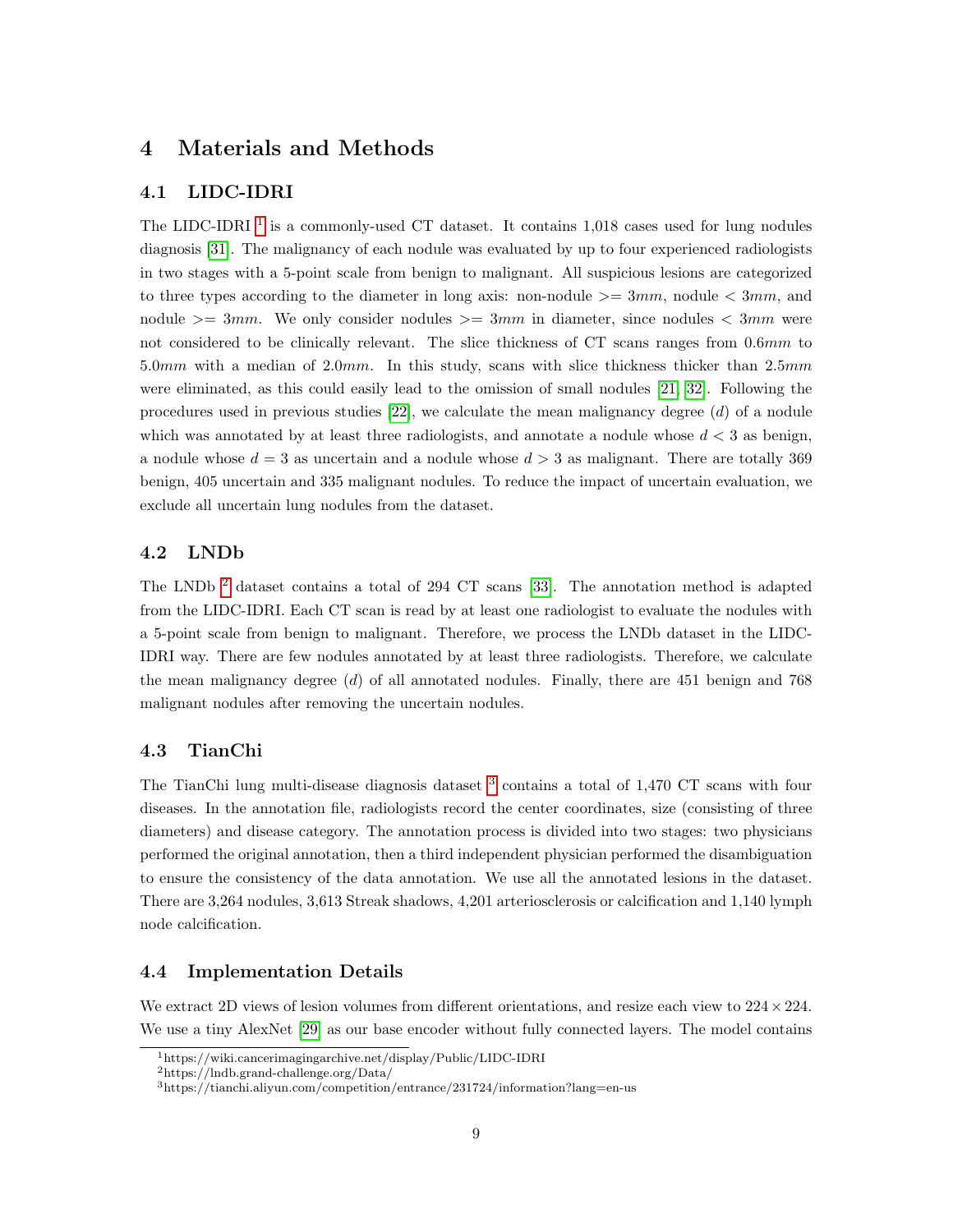<span id="page-9-0"></span>

Figure 5: Illustration of the training stage of the MVCNet. For simplicity, we show two 3D lesions. They are fed into a set of view filters with nine orientations to generate multiple 2D views, respectively. Inherited from [\[27\]](#page-15-1), each view has a private encoder and a projector to generate representations in a embedding space. We make views of the same lesions attract each other and views of different lesions repeal each other. Being optimized by a contrastive loss, the shared embedding space is endowed with well local-aggregating properties and the spread-out properties of representations are preserved. Note that each view model is shared across lesions.

three convolutional layers, and the number of channels produced by the convolution is 48, 192, 128, respectively. For the projector, we use a light neural network that maps representations to the embedding space where contrastive loss is applied. The projector includes three fully connected layer, and the first two are followed by a batch normalization layer and activated by ReLU [\[34\]](#page-15-8). The output dimensions of the layers are 2,048, 2,048 and 128. After the projector, we apply a  $\ell_2$ -normalize. Stochastic gradient descent with a base learning rate of 0.1 is used to optimize the encoder and projector. The training epoch is set to 240, and when reaching 120, 160, and 200 epochs, the learning rate decays by a rate of 0.1. We use a batch size of 64, and the weight decay rate is  $1e-4$ . The temperature  $\tau$  is set to 0.07 by following previous works [\[27,](#page-15-1) [35\]](#page-15-9). Most of the details are based on the Contrastive Multiview coding (CMC) implementation [\[27\]](#page-15-1). All the experiments are conducted with  $PyTorch<sup>4</sup>$  $PyTorch<sup>4</sup>$  $PyTorch<sup>4</sup>$  using a single Tesla V100 32GB GPU.

We show the flowchart of the proposed MVCNet in Figure [5.](#page-9-0) It is notable that we focus on the lesion diagnosis task and assume that the detection of suspected lesions has been completed. Nine views are extracted from each lesion volume from different orientations. Next, we construct a convolutional neural network to learn representations by minimizing a contrastive loss. Finally, we evaluate the representations with 1) linear evaluation by training a classification head upon the MVCNet with fixed parameters and 2) fine-tuning the model with a small fraction of annonated data.

<span id="page-9-1"></span><sup>4</sup>https://pytorch.org/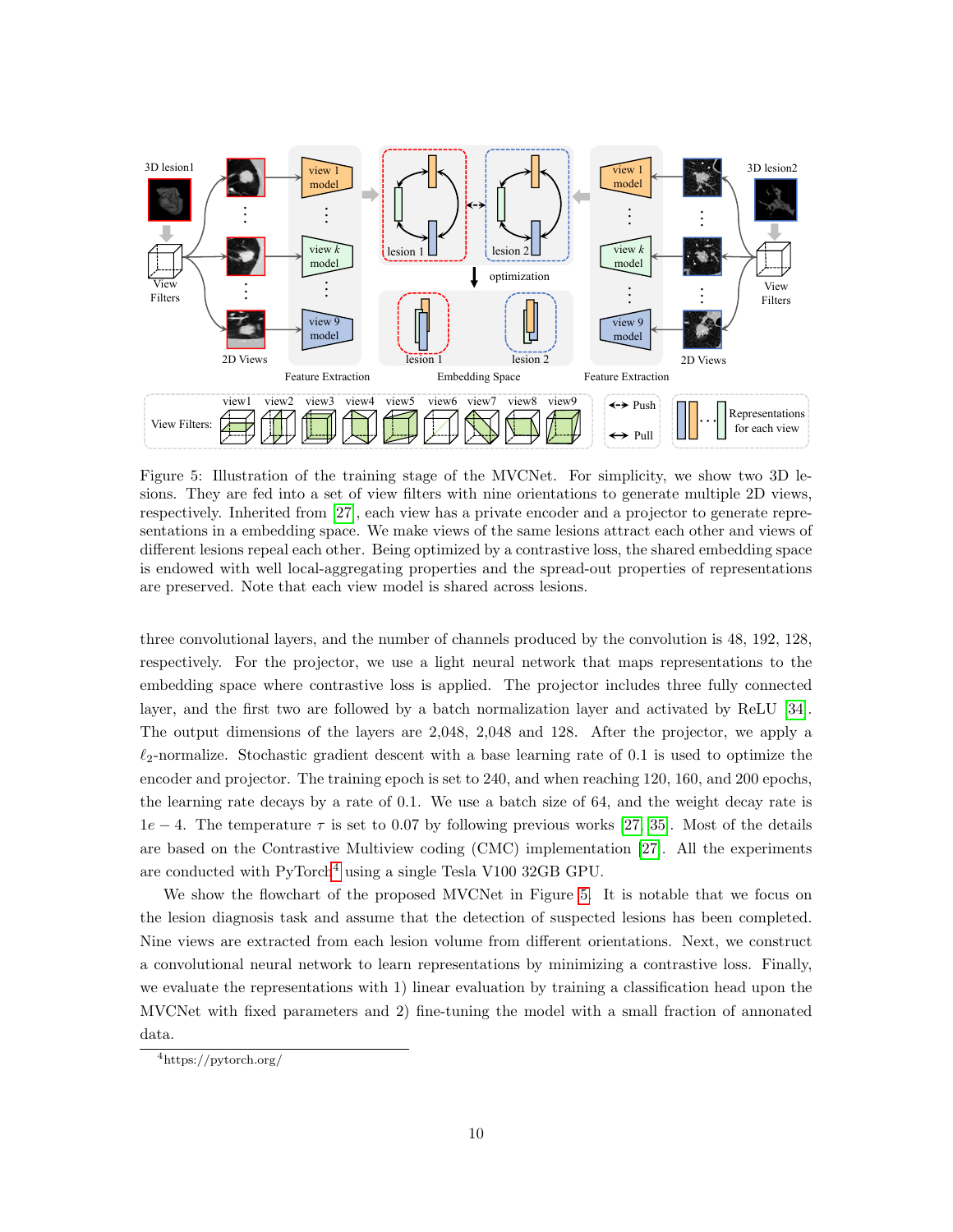#### 4.5 View Extraction

Before extracting lesion volumes, we process the datasets based on a same procedure since all the datasets are for lung CT scans. Following previous studies, we truncate the range of Hounsfield (HU) values to [−1000, 400] and then scaled it to [0, 1] to reduce the influence of other organs [\[21,](#page-14-8) 22. Then, we resize the pixel resolution of all CT scans to  $1mm \times 1mm \times 1mm$ , which corresponds to the most common resolution of CT scans [\[22,](#page-14-10) [36\]](#page-15-10).

After preprocessing, we extract the lesion volumes according to the lesion diameter. The LIDC-IDRI and LNDb are used to diagnose lung nodules. We set the size of each lesion volume to  $64mm \times 64mm \times 64mm$  since the diameter of nodules is generally between 3mm and 30mm [\[22\]](#page-14-10). For the TianChi dataset, there are four different types of diseases, and we calculate the lesion size based on the longest diameter of each lesion. Assuming that the longest diameter of the lesion is dmm, the size of the lesion volume is  $(d+20)mm \times (d+20)mm \times (d+20)mm$ . Finally, to avoid the empirical design of transformations and retain the 3D characteristics of lesions, we introduce a new approach to extract nine views of a lesion volume from different orientations [\[21\]](#page-14-8). We show the nine orientations as view filters at the bottom of Figure [5.](#page-9-0) Supplementary Figure S2, Figure S3 and Figure S4 present some examples of 2D views for 3D lesions.

#### 4.6 Contrastive Loss

Contrastive learning aims at constructing a latent embedding space for separating samples from different clusters in an unsupervised manner. Like most of the existing works [\[6,](#page-13-3) [7,](#page-13-5) [27\]](#page-15-1), we use a contrastive loss to enhance the similarity within lesions and separability between lesions.

Following the CMC [\[27\]](#page-15-1), we build a multi-view contrastive learning model to learn 3D representation through 2D views. In this way, we can maximize the mutual information and preserve the differences among the views. We consider the 3D characteristics of lesions by combining the representations of all the 2D views for downstream tasks.

The model is composed by an encoder  $f(\cdot)$  and a projector  $g(\cdot)$ . We illustrate the process with two views (represented by  $v_1$  and  $v_2$ , e.g., view1 and view2 in Figure [5\)](#page-9-0). Following the previous works [\[6,](#page-13-3) [27\]](#page-15-1), we learn the representation vector y by the encoder from each view. i.e.,  $y_1 = f_1(v_1)$ and  $y_2 = f_2(v_2)$ . Then, we map the representation to a projection z by the projector, i.e.,  $z_1 =$  $g_1(y_1) = g_1(f_1(v_1))$  and  $z_2 = g_2(y_2) = g_2(f_2(v_2))$ . We adopt a tiny AlexNet [\[29\]](#page-15-3) as our encoder, and the  $y \in \mathbb{R}^d$  is the output after the last convolutional layer. The projector is a multi-layer perception (MLP) with three hidden layers and a  $\ell_2$ -normalization. The MLP can be seen as the fully connected layers of AlexNet. The model is initialized randomly. Same as most SSL methods [\[6](#page-13-3)[–8\]](#page-13-4), the role of the projector is to eliminate the semantically irrelevant low-level information in the representation. After pretraining, the projector is discarded and the representations of the encoder are used for downstream tasks.

We randomly sample a batch of N lesions and define the contrastive task within the batch, and so the number of views is 2N in each batch. We denote a given batch as  $\{v_1^i, v_2^i\}_{i=1}^N$ . Then, the views of the same lesion form a positive pair (e.g.,  $\{v_1^1, v_2^1\}$ ), and we treat the left  $2(N-1)$  views of different lesions as negative samples, which is in consistent with the previous studies [\[6,](#page-13-3) [27\]](#page-15-1).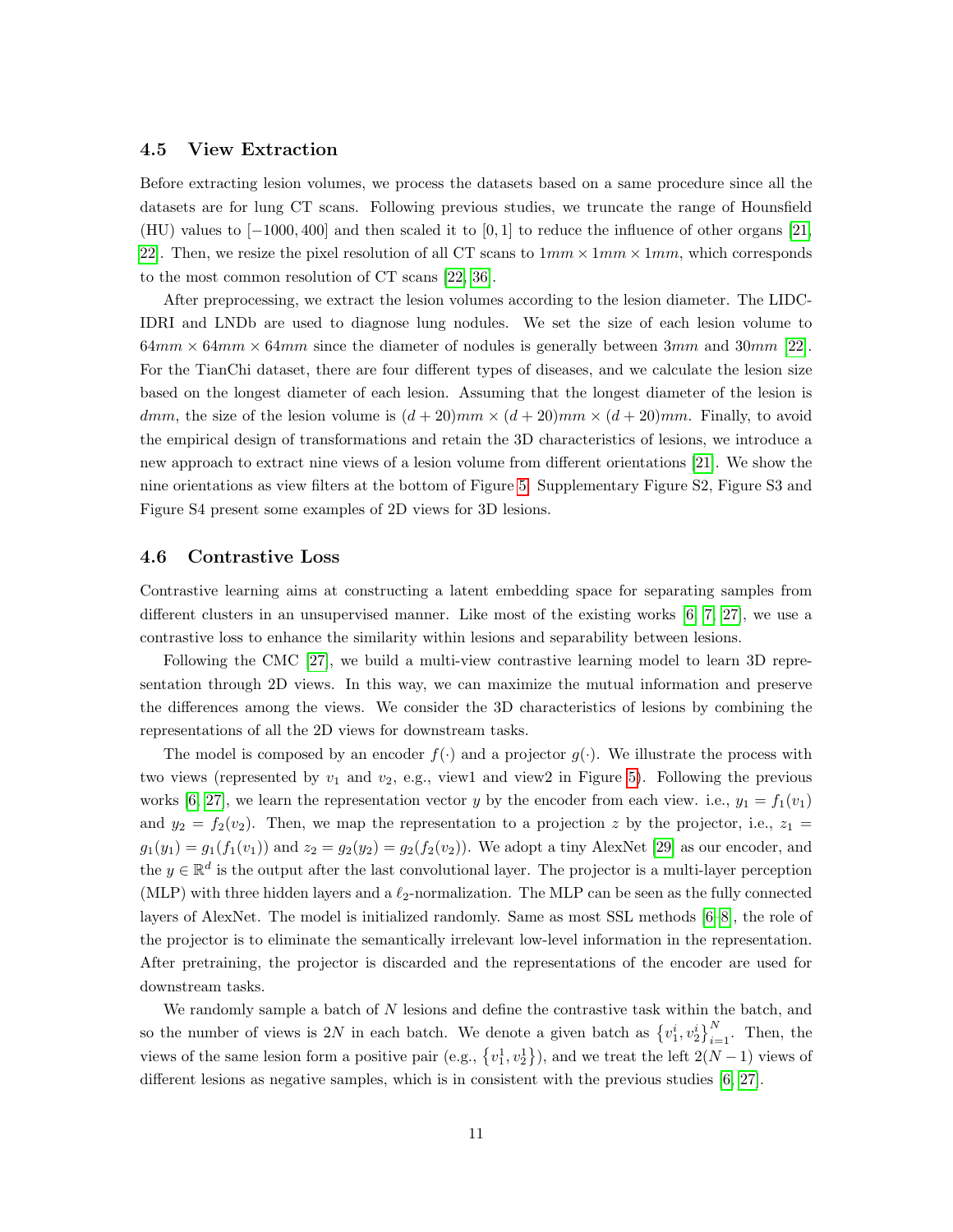We exploit a contrastive loss to achieve the high similarity for positive pairs and low similarity for negative pairs. We calculate the cosine similarity  $(sim(\cdot))$  [\[27\]](#page-15-1) as the metric to evaluate the similarity of views. Assuming  $\operatorname{sim}(u, v) = u^{\top}v/\Vert u \Vert \Vert v \Vert$ , u and v are the two different  $\ell_2$  normalized views, we can define the objective function for a positive pair  $\{v_1^i, v_2^i\}$  as

<span id="page-11-0"></span>
$$
\mathcal{L}_{\left(v_{1}^{i},v_{2}^{i}\right)} = -\log \frac{\exp \left(\operatorname{sim}\left(z_{1}^{i},z_{2}^{i}\right)/\tau\right)}{\sum_{k=1}^{N} \mathbb{1}_{\left[k \neq i\right]} \exp \left(\operatorname{sim}\left(z_{1}^{i},z_{2}^{k}\right)/\tau\right)},\tag{1}
$$

where  $\tau$  denotes a temperature parameter to adjust the dynamic range of the loss.  $\mathbb{1}_{[k\neq i]}$  is an indicator function to determine whether  $v_1^i$  and  $v_2^i$  belong to a same lesion with  $\mathbb{1}_{[k\neq i]} \in \{0,1\}$ . If  $v_1^i$  and  $v_2^i$  are extracted from the same lesion,  $\mathbb{1}_{[k\neq i]} = 1$ , and otherwise  $\mathbb{1}_{[k\neq i]} = 0$ . The final loss is computed across all positive pairs in a batch, and  $\mathcal{L}_{(v_1^i, v_2^i)}$  treats the  $v_1^i$  as anchor and enumerates over  $v_2^i$ . Symmetrically, we can get  $\mathcal{L}_{(v_2^i, v_1^i)}$  by anchoring  $v_2^i$ . Therefore, the final loss is denoted by adding the two losses up:

$$
\mathcal{L}_{v^{i}} = \mathcal{L}_{(v_{1}^{i}, v_{2}^{i})} + \mathcal{L}_{(v_{2}^{i}, v_{1}^{i})},\tag{2}
$$

where  $v^i$  represents all views extracted from the same lesion, and  $v^i = \{v_1^i, v_2^i\}$ .

MVCNet is a general framework that can be applied to different numbers of views. In this paper, we limit the maximum view number to nine. Suppose we have a collection of  $M(3 \leq M \leq 9)$  views in a batch,  $V = \{v_1, ..., v_m, ..., v_M\}$ . We treat the view that we want to optimize as the anchor, e.g.,  $v_m$ . After that, we form the positive pairs between anchor  $v_m$  and each other view  $v_{k,(k\neq m)}$ . According to Equation [1,](#page-11-0) we compute the loss by summing up all the positive pairs:

$$
\mathcal{L}_{(v_m^i, v^i)} = \sum_{j=1, j \neq m}^{M} \mathcal{L}\left(v_m^i, v_j^i\right),\tag{3}
$$

where  $\mathcal{L}_{(v_m^i, v^i)}$  is the loss between the anchor  $v_m^i$  and other views. Considering all views act as anchor in turn, the objective function  $\mathcal{L}_V$  is formulated as:

$$
\mathcal{L}_V = \sum_{m=1}^M \mathcal{L}_{(v_m^i, v^i)}
$$
\n
$$
= \sum_{1 \le m, j \le M, m \ne j} \mathcal{L}(v_m^i, v_j^i),
$$
\n(4)

where  $\mathcal{L}_V$  is the final loss when we only consider the *i*-th lesion in the batch. Taking a seep forward, we formulate the objective function in the batch as:

<span id="page-11-1"></span>
$$
\mathcal{L} = \frac{1}{2N} \sum_{n=1}^{N} \mathcal{L}_V.
$$
\n(5)

We optimize all the encoders and projectors with the objective function  $\mathcal{L}$ . From Equation [5](#page-11-1). Empirically, the more views we consider, the heavier the computational cost.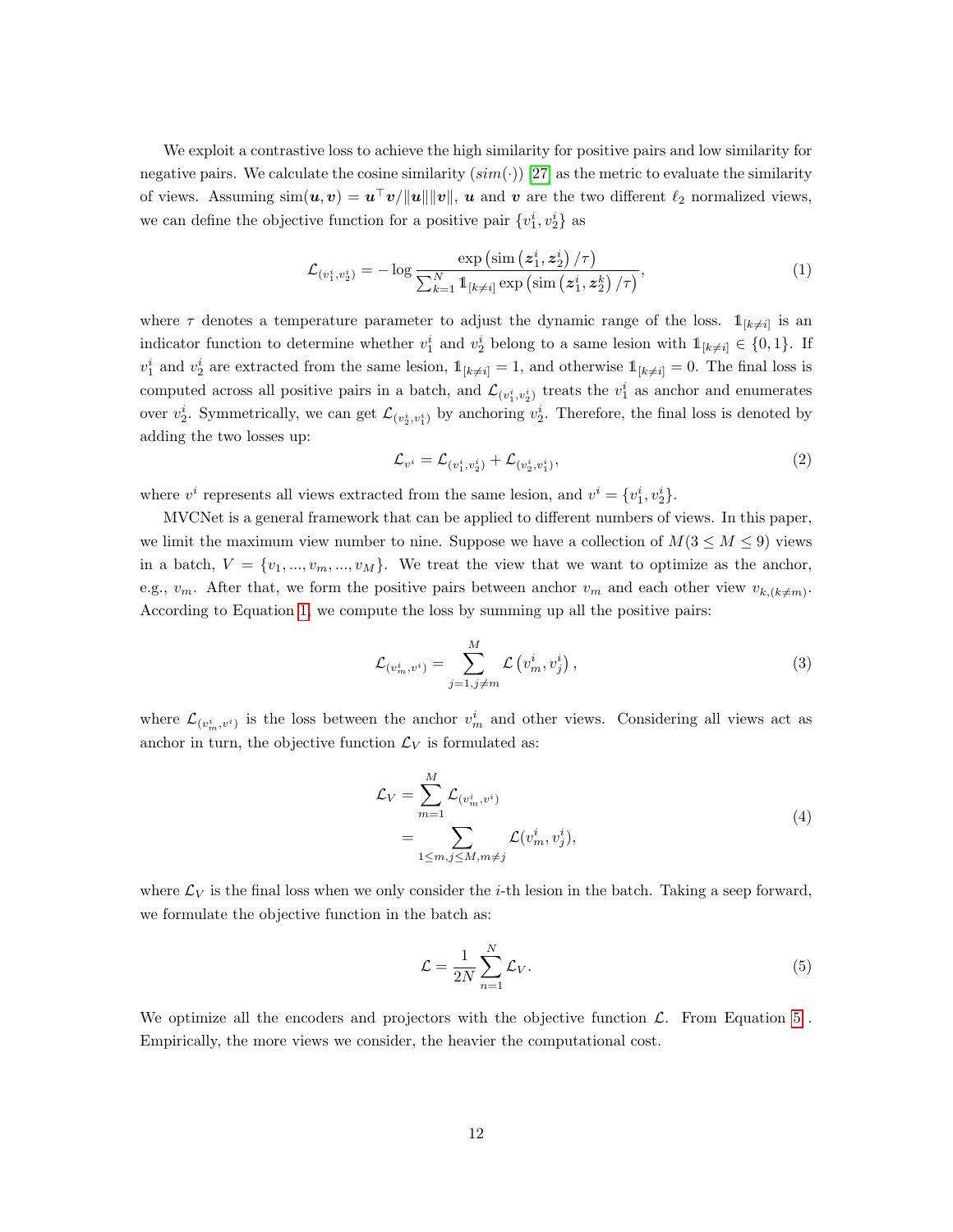<span id="page-12-0"></span>

Figure 6: The inference stage of MVCNet. We extract representations of each view and concatenate them together. Then we feed the concatenated representation to a simple task head, computing the disease probability with a softmax function.

#### 4.7 Target Task

The goal of the target task is to evaluate the quality of the representations learned by the MVCNet. Inspired by [\[6,](#page-13-3) [27\]](#page-15-1), we evaluate the representation using the diagnostic accuracy by adding a simple classification head (see Figure [6\)](#page-12-0). It only contains a fully connected layer trained from scratch. The input of the head is the concatenated representations from different views. It is noteworthy that we extract representations from the encoder  $f(\cdot)$  rather than the projector  $g(\cdot)$ . After pretraining, the projector is discarded. Then, we feed the concatenated representations to the head. The dimension of the input representation is subject to the number of views. Namely, the input dimension is  $N \times d$ , where N represents the number of views, and the dimension from each view is d. Finally, we get the disease probability with a softmax function.

# Conflicts of Interest

The authors declare no competing interests.

# Acknowledgments

This work was supported by the National Natural Science Foundation of China (62020106015) ,the Strategic Priority Research Program of CAS (XDB32040000), the Zhejiang Provincial Natural Science Foundation of China (LQ20F030013), and the Ningbo Public Service Technology Foundation, China (202002N3181), Ningbo Natural Science Foundation, China (202003N4270). The authors appreciate the doctors at department of radiology, HwaMei Hospital, University of Chinese Academy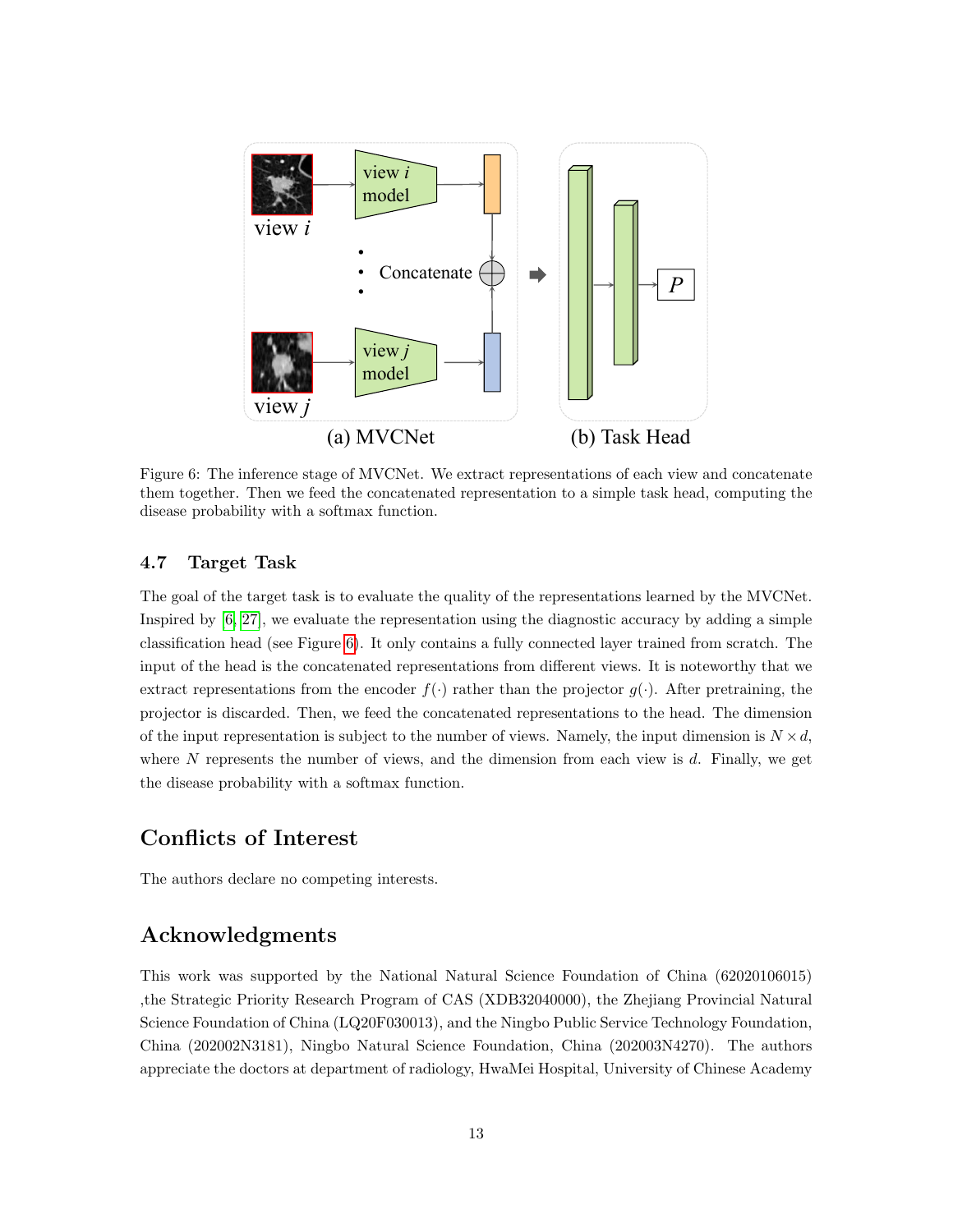of Sciences for their comments on learning representations with limited annotated data.

#### Author Contributions

J. li conceived the idea and designed the experiments. P. Zhai conducted the experiments. H. Cong, G. Zhao, C. Fang, T. Cai and H. He contributed equally to this work.

# Supplementary Materials

Table S1: Several typical self-supervised learning approaches proposed to process natural and medical images. Table S2: The augmentations of natural images and medical imaging. Table S3-S4: Comparison of MVCNet with state-of-the-art SSL methods in LNDb and TianChi. Figure S1: The accuracy with respect to view numbers on LIDC-IDRI. Figure S2-S4: Visualization of nine views of malignant and benign nodules on LIDC-IDRI, LNDb and TianChi.

## References

- <span id="page-13-0"></span>[1] H. U. Dike, Y. Zhou, K. K. Deveerasetty, and Q. Wu, "Unsupervised learning based on artificial neural network: A review," in 2018 IEEE International Conference on Cyborg and Bionic Systems (CBS), IEEE, 2018, pp. 322–327.
- [2] S. Pouyanfar, S. Sadiq, Y. Yan, H. Tian, Y. Tao, M. P. Reyes, M.-L. Shyu, S.-C. Chen, and S. Iyengar, "A survey on deep learning: Algorithms, techniques, and applications," ACM Computing Surveys  $(CSUR)$ , vol. 51, no. 5, pp. 1–36, 2018.
- <span id="page-13-1"></span>[3] R. Chellappa, S. Theodoridis, and A. van Schaik, "Advances in machine learning and deep neural networks," Proceedings of the IEEE, vol. 109, no. 5, pp. 607–611, 2021.
- <span id="page-13-2"></span>[4] M. Noroozi and P. Favaro, "Unsupervised learning of visual representations by solving jigsaw puzzles," in European conference on computer vision, Springer, 2016, pp. 69–84.
- [5] M. Caron, P. Bojanowski, A. Joulin, and M. Douze, "Deep clustering for unsupervised learning of visual features," in Proceedings of the European Conference on Computer Vision (ECCV), 2018, pp. 132–149.
- <span id="page-13-3"></span>[6] T. Chen, S. Kornblith, M. Norouzi, and G. Hinton, "A simple framework for contrastive learning of visual representations," in International conference on machine learning, PMLR, 2020, pp. 1597–1607.
- <span id="page-13-5"></span>[7] K. He, H. Fan, Y. Wu, S. Xie, and R. Girshick, "Momentum contrast for unsupervised visual representation learning," in Proceedings of the IEEE/CVF Conference on Computer Vision and Pattern Recognition, 2020, pp. 9729–9738.
- <span id="page-13-4"></span>[8] J.-B. Grill, F. Strub, F. Altch´e, C. Tallec, P. H. Richemond, E. Buchatskaya, C. Doersch, B. A. Pires, Z. D. Guo, M. G. Azar, et al., "Bootstrap your own latent: A new approach to self-supervised learning," arXiv preprint arXiv:2006.07733, 2020.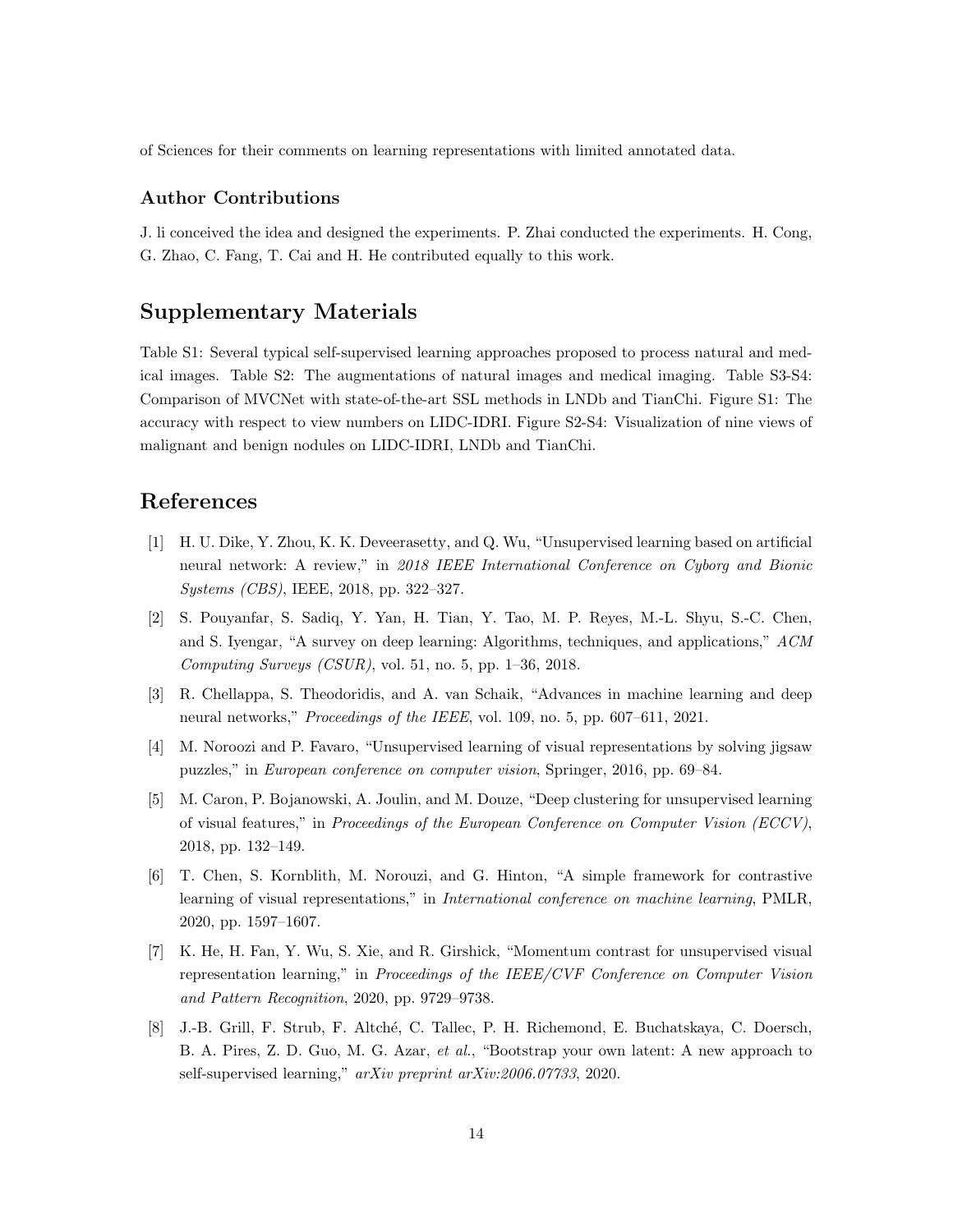- [9] L. Jing and Y. Tian, "Self-supervised visual feature learning with deep neural networks: A survey," IEEE Transactions on Pattern Analysis and Machine Intelligence, 2020.
- [10] J. D. Lee, Q. Lei, N. Saunshi, and J. Zhuo, "Predicting what you already know helps: Provable self-supervised learning," arXiv preprint arXiv:2008.01064, 2020.
- <span id="page-14-0"></span>[11] X. Liu, F. Zhang, Z. Hou, L. Mian, Z. Wang, J. Zhang, and J. Tang, "Self-supervised learning: Generative or contrastive," IEEE Transactions on Knowledge and Data Engineering, 2021.
- <span id="page-14-1"></span>[12] S. Gidaris, P. Singh, and N. Komodakis, "Unsupervised representation learning by predicting image rotations," in International Conference on Learning Representations, 2018.
- <span id="page-14-5"></span>[13] J. Zhu, Y. Li, Y. Hu, K. Ma, S. K. Zhou, and Y. Zheng, "Rubik's cube+: A self-supervised feature learning framework for 3d medical image analysis," Medical Image Analysis, vol. 64, p. 101 746, 2020.
- <span id="page-14-9"></span>[14] L. Chen, P. Bentley, K. Mori, K. Misawa, M. Fujiwara, and D. Rueckert, "Self-supervised learning for medical image analysis using image context restoration," Medical image analysis, vol. 58, p. 101 539, 2019.
- <span id="page-14-2"></span>[15] C. Doersch, A. Gupta, and A. A. Efros, "Unsupervised visual representation learning by context prediction," in Proceedings of the IEEE international conference on computer vision, 2015, pp. 1422–1430.
- <span id="page-14-3"></span>[16] X. Chen and K. He, "Exploring simple siamese representation learning," in Proceedings of the IEEE/CVF Conference on Computer Vision and Pattern Recognition, 2021, pp. 15 750–15 758.
- <span id="page-14-4"></span>[17] T. Xiao, X. Wang, A. A. Efros, and T. Darrell, "What should not be contrastive in contrastive learning," arXiv preprint arXiv:2008.05659, 2020.
- <span id="page-14-6"></span>[18] Z. Zhou, V. Sodha, M. M. R. Siddiquee, R. Feng, N. Tajbakhsh, M. B. Gotway, and J. Liang, "Models genesis: Generic autodidactic models for 3d medical image analysis," in International Conference on Medical Image Computing and Computer-Assisted Intervention, Springer, 2019, pp. 384–393.
- [19] D. Shen, G. Wu, and H.-I. Suk, "Deep learning in medical image analysis," Annual review of biomedical engineering, vol. 19, pp. 221–248, 2017.
- <span id="page-14-7"></span>[20] X. Li, M. Jia, M. T. Islam, L. Yu, and L. Xing, "Self-supervised feature learning via exploiting multi-modal data for retinal disease diagnosis," IEEE Transactions on Medical Imaging, vol. 39, no. 12, pp. 4023–4033, 2020.
- <span id="page-14-8"></span>[21] A. A. A. Setio, F. Ciompi, G. Litjens, P. Gerke, C. Jacobs, S. J. Van Riel, M. M. W. Wille, M. Naqibullah, C. I. Sánchez, and B. Van Ginneken, "Pulmonary nodule detection in ct images: False positive reduction using multi-view convolutional networks," IEEE transactions on medical imaging, vol. 35, no. 5, pp. 1160–1169, 2016.
- <span id="page-14-10"></span>[22] Y. Xie, Y. Xia, J. Zhang, Y. Song, D. Feng, M. Fulham, and W. Cai, "Knowledge-based collaborative deep learning for benign-malignant lung nodule classification on chest ct," IEEE transactions on medical imaging, vol. 38, no. 4, pp. 991–1004, 2018.